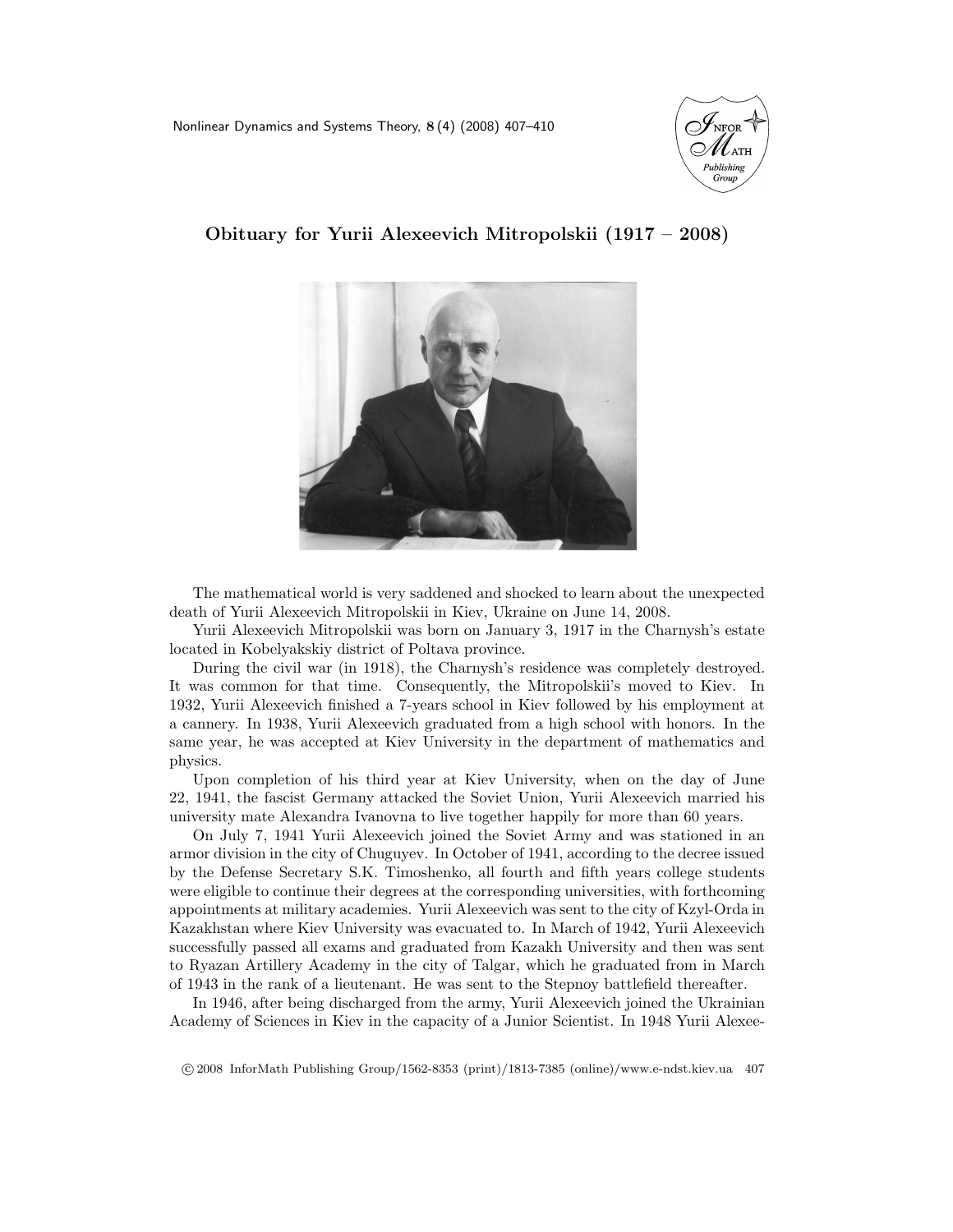vich received his Candidate of Science degree (the Western equivalent of a Ph.D. degree). His thesis was titled "Investigation of resonance phenomena in nonlinear systems with variable frequencies". In the same year he joined the Institute of Constructive Mechanics of the Ukrainian Academy of Sciences (now S.P. Timoshenko's Institute of Mechanics of the National Academy of Sciences of Ukraine) in the capacity of a Senior Scientist under the supervision of N.N. Bogoliubov.

In 1951 he was awarded a Doctor of Science degree (the Western and Eastern European equivalent of Habilitation Degree). His thesis was titled "Slow processes in nonlinear oscillatory systems with many degrees of freedom". Earlier he moved to the Institute of Mathematics of the Ukrainian Academy of Sciences where he was appointed a Senior Scientist. In 1953 Yurii Alexeevich was promoted to the rank of Professor and Department Head in the same Institute. In 1956 he became the Associate Provost of Science of this Institute and in 1958 he was appointed its Director. He remained in this capacity up until 1988. Since1988 he has served as the Honorary Director of the Institute of Mathematics.

In 1958, Yurii Alexeevich was elected the Corresponding Member of the Academy of Sciences of Ukrainian SSR and in 1961 he was elected the Full Member of the Academy of Sciences of the USSR (now the Russian Academy of Sciences), then the most prestigious academic title in the USSR.

During the years of his scientific activity, Yurii Alexeevich Mitropolskii has obtained numerous fundamental results in nonlinear mechanics and differential equations. The results of his prolific research were manifested in more than 700 articles and 50 monographs, of which most essential are "Nonstationary Processes in Nonlinear Oscillating Systems" (1955), "Asymptotic Methods in the Theory of Nonlinear Oscillations" (1964), "Averaging Method in Nonlinear Mechanics" (1971), and "Nonlinear Mechanics. Single-Frequency Oscillations" (1997).

We present an overview of his most significant work. The main directions of his science investigations are the following:

- Development of Asymptotic Methods in Nonlinear Mechanics
- The Development of the Single-Frequency Method
- Contribution to the Method of Integral Manifolds
- The Method of Accelerated Convergence
- The Averaging Method
- Asymptotic Methods and Averaging Method for Distributed Parameter Systems
- Contribution to the Theory of Systems with Delay and Small Parameter
- Development of the Theory of Random Oscillating Processes
- Contribution to the Theory of Decomposition of Systems

Since 1958, Mitropolskii has focused his attention on the development of the Institute of Mathematics of Academy of Science of the USSR. He initiated new departments setting up to facilitate research in the areas of algebra, probability theory, real and functional analysis, and mechanics of special systems.

During this period of time, the post-graduate enrollment was substantially expanded. As the result of Mitropolskii's efforts, the Institute produced about 500 candidates of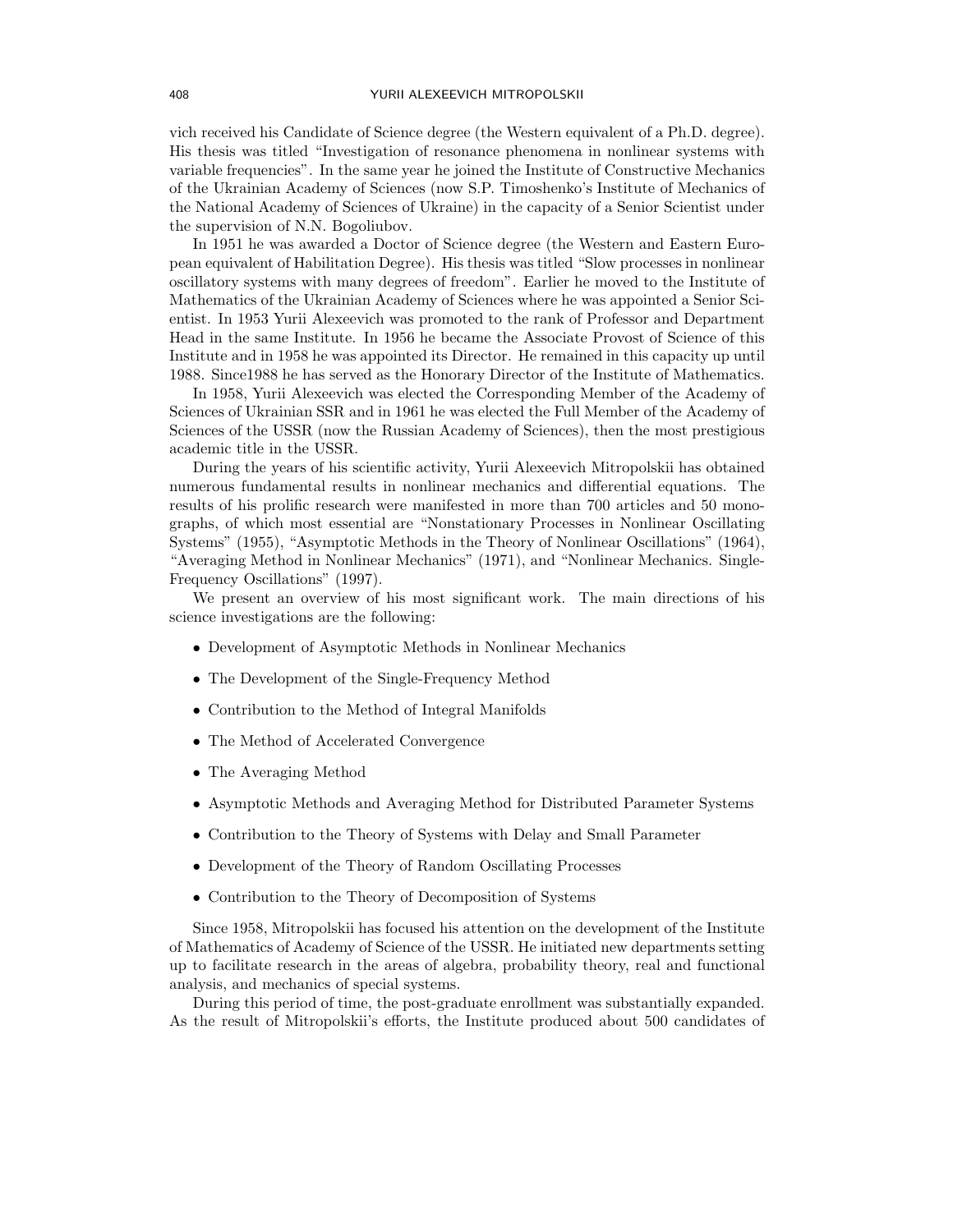science and more than 80 doctors of science for their further employments at national universities and research labs in Ukraine, Russia, and other countries. As a consequences of Mitropolskii's colossal scholarly activity, the Institute of Mathematics of Academy of Science of Ukranian SSR has become the leading scientific center of mathematical research in Ukraine.

Mitropolskii began his pedagogical activity in 1948 at Kiev university to extend it up to 1989. Mitropolskii himself supervised and directed 100 Ph.D. and 25 Habilitation theses in physical and mathematical sciences.

From 1961 until 1992 Mitropolskii had been the Head of the Department of mathematics, mechanics and cybernetics at Academy of Sciences of Ukrainian SSR. In 1992 Mitropolskii was appointed the director of the International mathematical center of National Academy of Science of Ukraine and Counselor of Presidium of National Academy of Science of Ukraine. This position he had held until his death.

Mitropolskii has been much involved in editorial work. Since 1967, Mitropolskii has been the Editor-in Chief of the "Ukrainian Mathematical Journal" whose English translation is regularly published in the US. Since 1961, he has been an editorial board member of three Russian and three international journals. Mitropolskii was among main contributors to a 12-volume selected works by N.N. Bogoliubov in the area of mathematics and nonlinear mechanics.

The first international talk Mitropolskii gave in 1956 at the International congress of mathematicians in Bucharest, Romania. Since 1958, he has been an invited speaker to the International Mathematical Congresses held in Edinburgh, Scotland (1958), Stockholm Sweden (1962), Moscow, Russia (1966), Niece, France (1970), Vancouver, Canada (1974), Warsaw, Poland (1983), Berkeley, USA (1986), and Kyoto, Japan (1990). A series of lectures and talks on individual problems in nonlinear mechanics was given by Mitropolskii at various universities in the USA, China, Vietnam, Czechoslovakia, Poland, Mexico, Canada, Italy, and Yugoslavia and numerous international conferences.

His active cooperation over the past two decades with Vietnamese scientists in the area of nonlinear mechanics and theory of differential equations is worth mentioning.

Mitropolskii has been one of the most celebrated scientists who has ever lived in Ukraine and Russia. Consequently, his research, scholarly, pedagogical activities and public service have been highly revered. He was awarded by almost all known highest and most prestigious prizes ever given to a Soviet citizen. Here is the list of some of them:

Hero of the Socialist Labor; Honored Activist of Science of UkrSSR; Lenin Prize Laureate; State Prize Laureate of Ukraine; Federal Prize Laureate of Soviet Union; Lyapunov Golden Medal; Certificate of the Soviet Supreme Presidium; Certificate of Presidium of Supreme Soviet of UkrSSR; Lenin Golden Medal; Two Red Star Orders; October Revolution Medal; Labor Red Banner Medal; Second-Degree Great Patriotic War Medal; The Fifth Degree Yaroslav Mudryi Order; Bogdan Hmelnitskiy Medal;

N.M. Krylov, N.N. Bogoliubov and M.A. Lavrentiev prizes of Presidium of the Academy of Sciences of Ukrainian SSR.

Also, outside Ukraine and Russia, Mitropolskii has been treated with a highest honor. In 1971, he was elected the foreign member of Bologna Academy of Sciences (Italy) and awarded with a Silver Medal of Czechoslovak Academy of Sciences "For Achievements in Science and Deeds for the Mankind". The government of Vietnam awarded him with the "Friendship" Medals in 1987 and 2001.